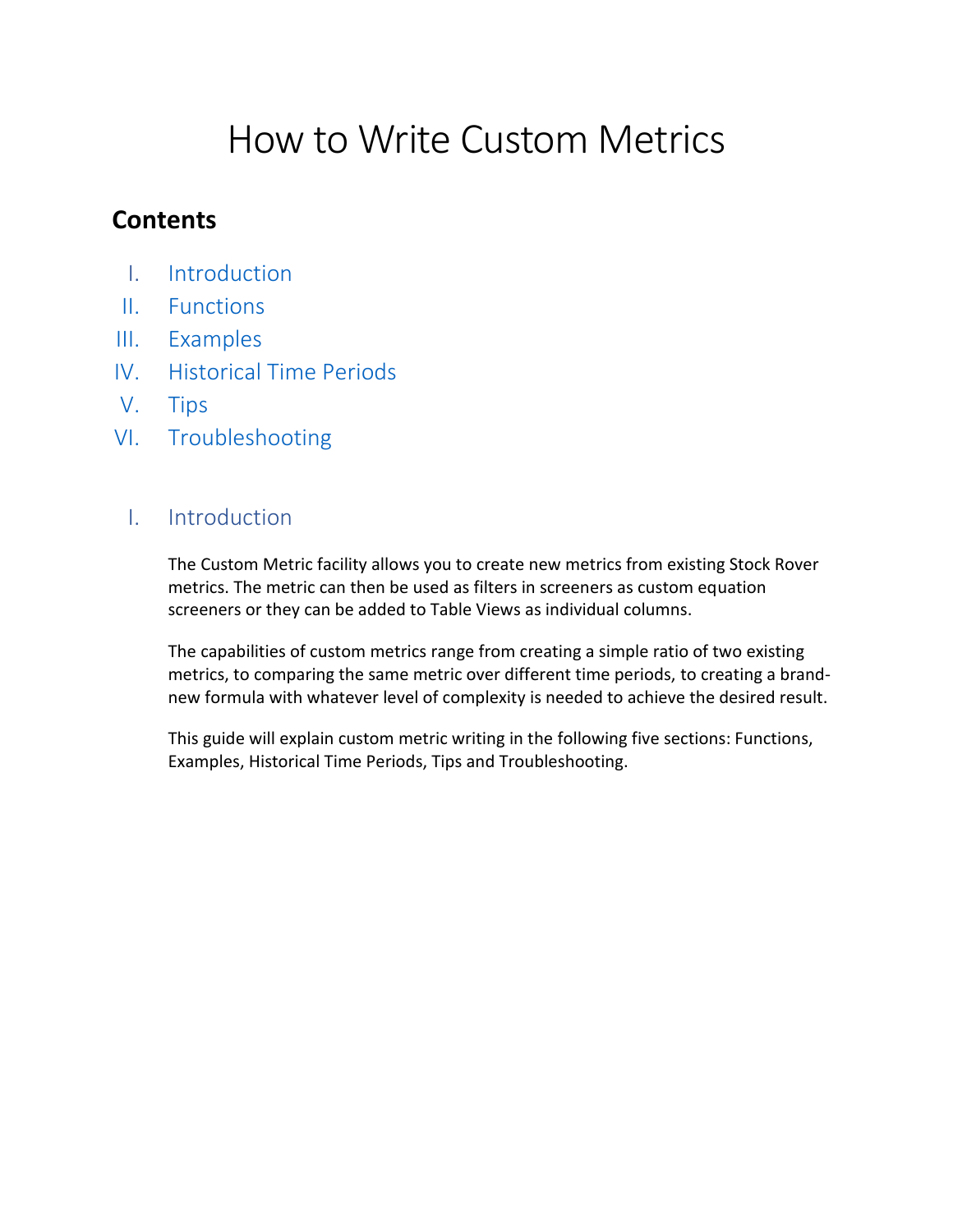# II. Functions

Functions can be used when creating custom metrics or creating equation screeners. Below is a list of the available functions along with their descriptions.

| abs                     | Returns the absolute value of value                      |
|-------------------------|----------------------------------------------------------|
| and                     | Boolean function combines tests and checks for both      |
|                         | tests to be true                                         |
|                         | This function lets you evaluate conditions and return    |
| case when then else end | a value when the first condition is met (like an IF-     |
|                         | THEN-ELSE statement)                                     |
| exp                     | Return e raised to the power of number                   |
| greatest                | Selects the greatest of a set of values                  |
| ifnull                  | Returns the second value if first value is null. Selects |
|                         | the least of a set of values                             |
| least                   | Selects the least of a set of values                     |
| null                    | A special term for values that unavailable or not        |
|                         | applicable. Metrics will commonly evaluate as null       |
|                         | when trying to compute a growth rate of negative         |
|                         | values or when comparing historical values that go       |
|                         | further back than the stock's history.                   |
| nullif                  | Returns null if the first and second are equal           |
|                         | otherwise it returns the first value.                    |
| or                      | Boolean function combines tests and checks for           |
|                         | either test to be true                                   |
| pow                     | Returns the value raised to the nth power                |
|                         |                                                          |

## **\*\*Note: The functions are case sensitive and must be written in lower case**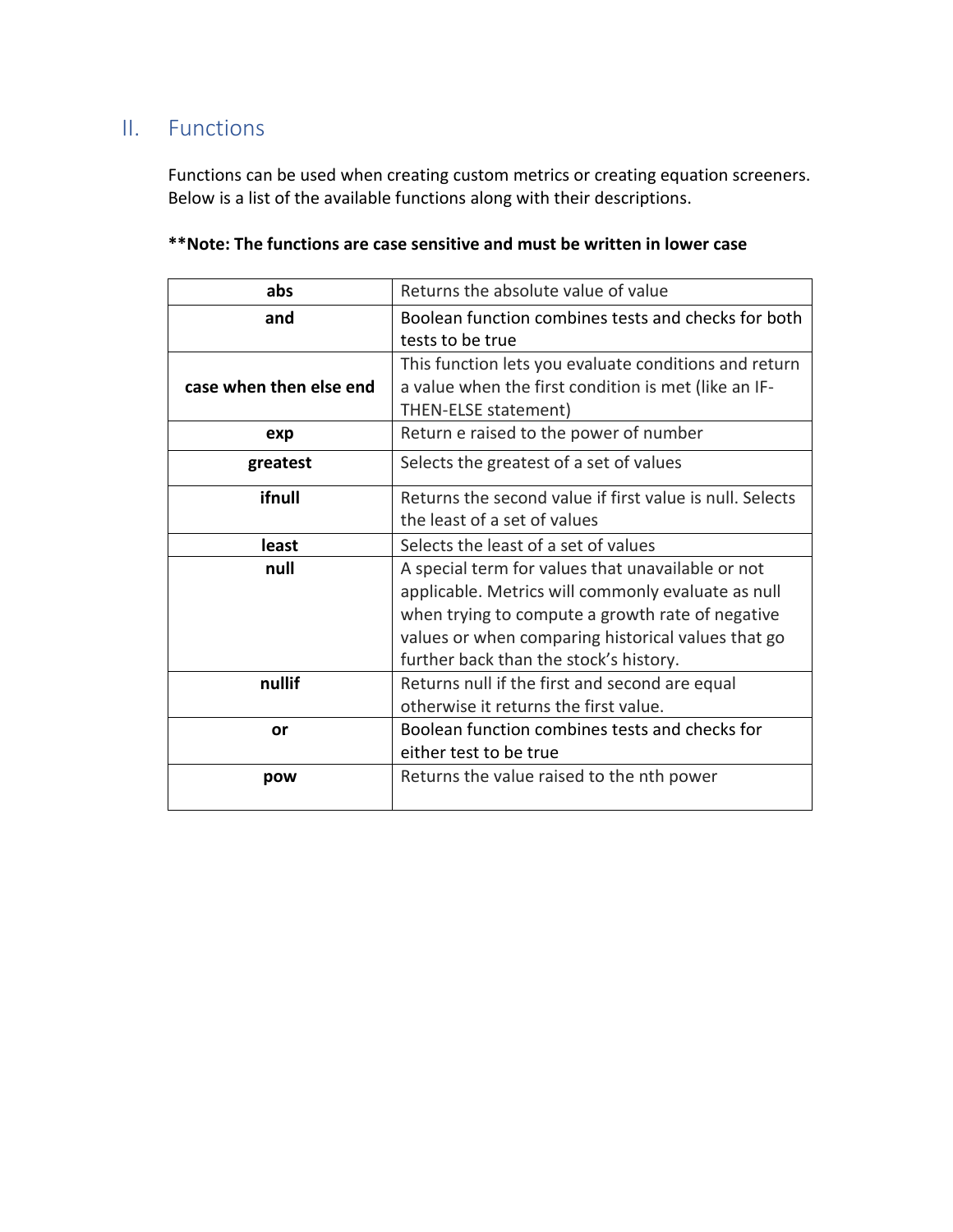## III. Examples

Listed below are a practical example for each function. It will indicate if the example is a Custom Metric example or an Equation Screener example.

## **Abs**

**Description:** *This custom metric shows one-year return as a percent of the Max Drawdown over 5 years*

#### **Formula:**

```
100 * "1-Year Return [Now] " / abs( "Max Drawdown 5-Year" )
```

| <b>Add Custom Metric</b>                                       |                                          |                               |                     |                                                                                                                                                                                                                                                                                                                                                                                           | $\mathbf{a} \times$     |
|----------------------------------------------------------------|------------------------------------------|-------------------------------|---------------------|-------------------------------------------------------------------------------------------------------------------------------------------------------------------------------------------------------------------------------------------------------------------------------------------------------------------------------------------------------------------------------------------|-------------------------|
| CustomMetric<br>Name:<br><b>Display Format:</b><br>One Decimal | Description:<br>$\overline{\phantom{0}}$ | Enter an optional description |                     |                                                                                                                                                                                                                                                                                                                                                                                           |                         |
| Formula                                                        |                                          |                               |                     | Includable Metrics                                                                                                                                                                                                                                                                                                                                                                        |                         |
| Test                                                           |                                          | c<br>$\mathbf{C}$             | Help Auto Search: V | Quick Add (Search)                                                                                                                                                                                                                                                                                                                                                                        |                         |
| 100 * "1-Year Return [Now] " / abs( "Max Drawdown 5-Year")     |                                          |                               |                     | Balance Sheet<br>Cash Flow Statement<br>Custom Metrics<br>Fair Value and DCF Model<br>Grades and Scores<br>$\blacktriangleright$ $\Box$ Growth<br>Income Statement<br>Industry Deciles<br>Per Share<br>$\blacktriangleright$ $\Box$ Price<br>$\blacktriangleright$ $\Box$ Profile<br>$\blacktriangleright$ $\Box$ Profitability<br>Profitability vs. Industry<br>Profitability vs. Sector |                         |
| Sample Values for AAPL (Apple)                                 |                                          |                               |                     | $\blacktriangleright$ $\blacktriangleright$ Returns<br>1-Day Return                                                                                                                                                                                                                                                                                                                       |                         |
| Change ticker                                                  |                                          |                               |                     | 5-Day Return<br>10-Day Return                                                                                                                                                                                                                                                                                                                                                             |                         |
| Metric                                                         | Value                                    | Period                        | Units               | 1-Month Return                                                                                                                                                                                                                                                                                                                                                                            |                         |
| 1-Year Return                                                  | 81.75                                    | Now                           | Percentage          | 3-Month Return<br>m.                                                                                                                                                                                                                                                                                                                                                                      |                         |
| Max Drawdown 5-Year                                            | $-38.52$                                 | Now                           | Number              | 6-Month Return<br>P٦<br>The YTD Return                                                                                                                                                                                                                                                                                                                                                    |                         |
|                                                                |                                          |                               |                     | 1-Year Return<br>2-Year Return<br>3-Year Return<br>5-Year Return<br>10-Year Return *                                                                                                                                                                                                                                                                                                      | $\overline{\mathbf{v}}$ |
|                                                                |                                          |                               |                     |                                                                                                                                                                                                                                                                                                                                                                                           | <b>Create</b><br>Cancel |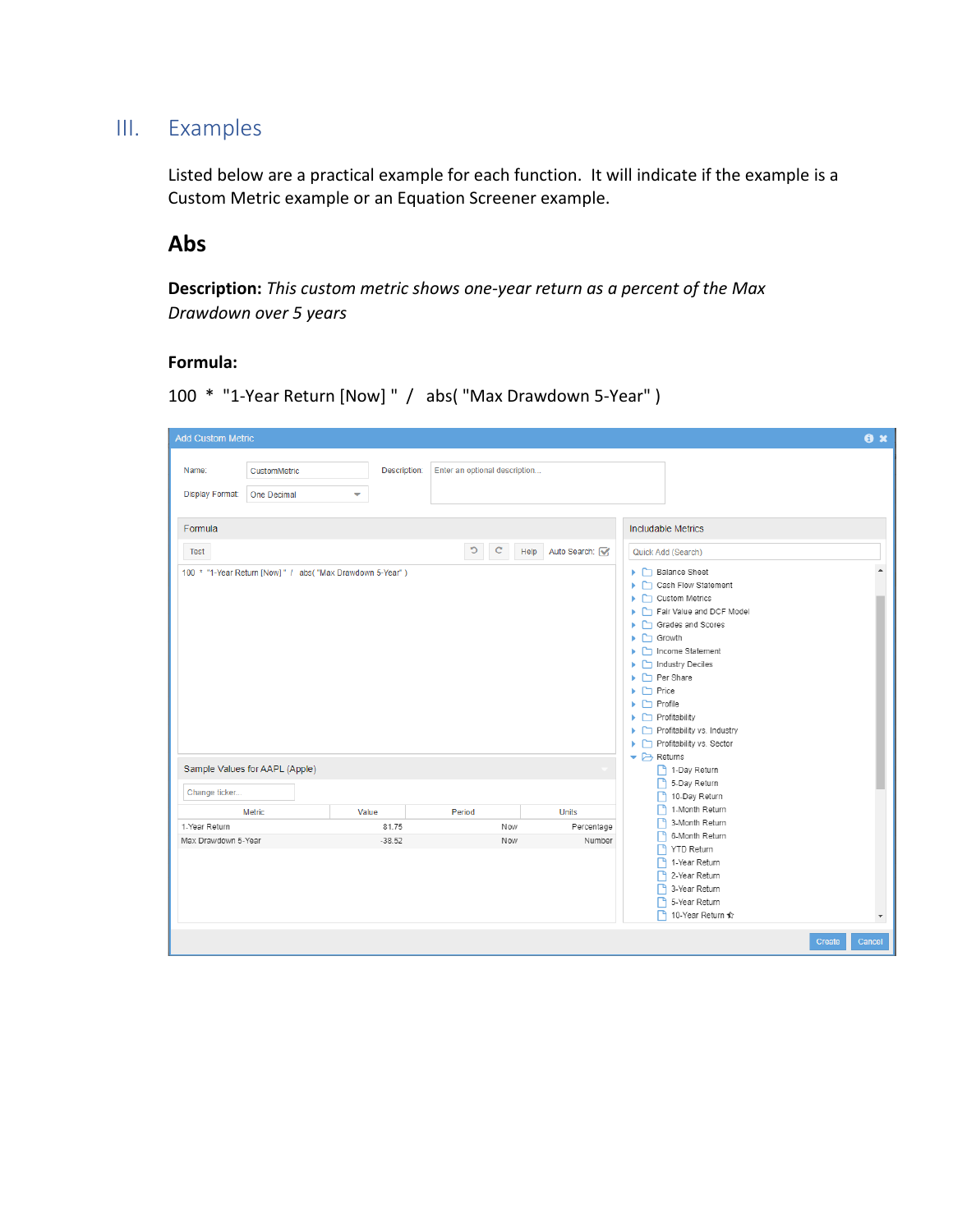## **and**

**Description**: *This equation example shows one-year return as a percent of the Max Drawdown over 5 years* 

#### **Formula:**

"Altman Z-Score [Now] " > 1 and "Altman Z-Score [Now] " > "Altman Z-Score [TTM1]"

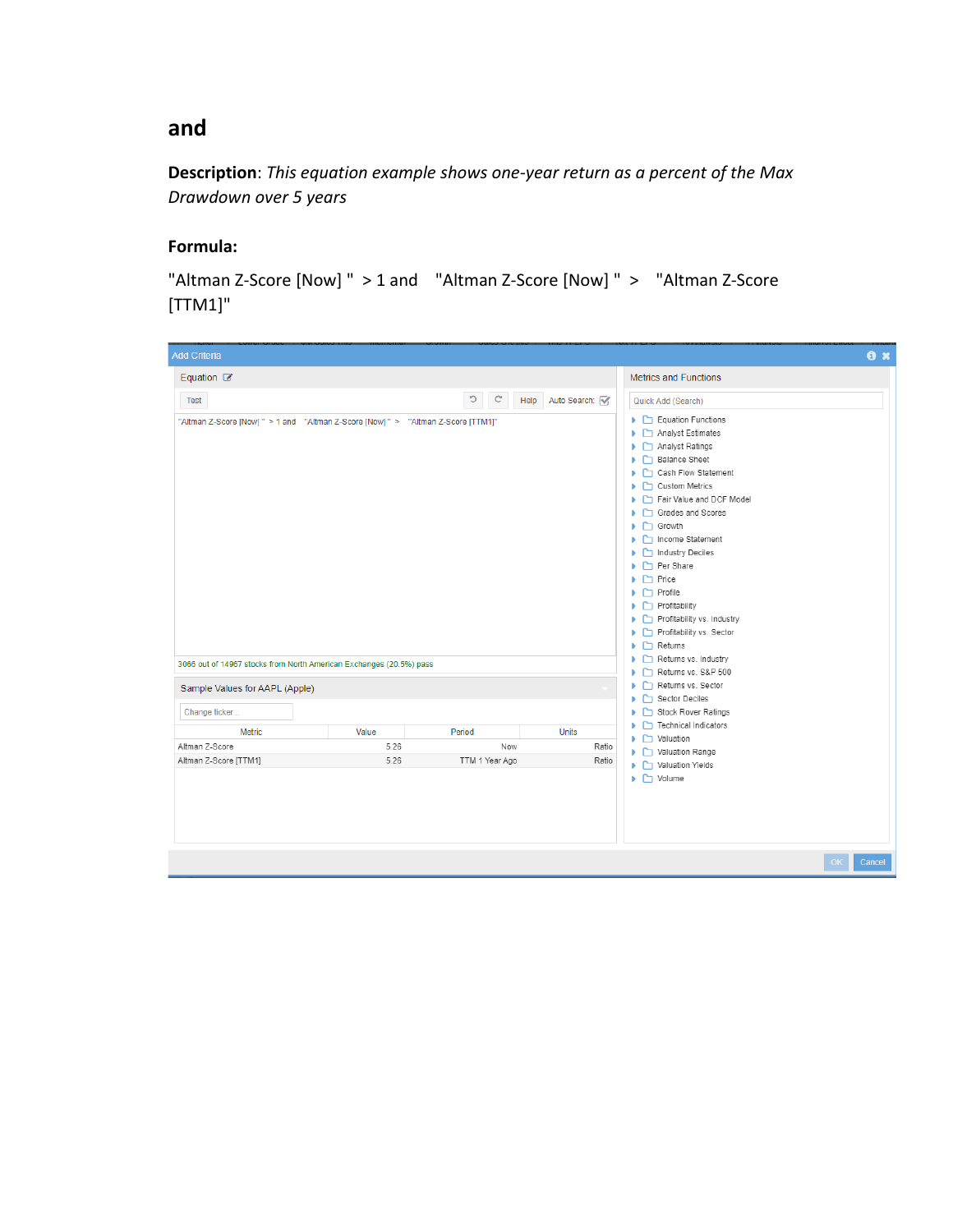# **case when then else end**

**Description**: *This custom metric shows Net Cash as % of share price and excludes negative values*

#### **Formula:**

100 \* case when "Net Cash Per Share [Now]" < 0 then null else "Net Cash Per Share [Now]" / "Price [Now]" end

| <b>Add Custom Metric</b>                                                                                                                                     |                   |                               |                  |                                                                                                                                                                                                                                                                                                                                                                                             | $\mathbf{a} \times$ |
|--------------------------------------------------------------------------------------------------------------------------------------------------------------|-------------------|-------------------------------|------------------|---------------------------------------------------------------------------------------------------------------------------------------------------------------------------------------------------------------------------------------------------------------------------------------------------------------------------------------------------------------------------------------------|---------------------|
| Name:<br>Enter a name<br><b>Display Format:</b><br><b>One Decimal</b>                                                                                        | Description:<br>۳ | Enter an optional description |                  |                                                                                                                                                                                                                                                                                                                                                                                             |                     |
| Formula                                                                                                                                                      |                   |                               |                  | <b>Includable Metrics</b>                                                                                                                                                                                                                                                                                                                                                                   |                     |
| Test<br>100 * case when "Net Cash Per Share [Now]" < 0 then null else "Net Cash Per Share [Now]" / "Price [Now]" end<br>Valid. For ticker AAPL metric is '-' |                   | C<br>$\mathbf{C}$<br>Help     | Auto Search: V   | Quick Add (Search)<br>$\blacktriangleright$ $\Box$ Equation Functions<br>Analyst Estimates<br>Þ<br>Analyst Ratings<br>×<br>Balance Sheet<br>Cash Flow Statement<br>Custom Metrics<br>Fair Value and DCF Model<br>ъ.<br>Grades and Scores<br>¥.<br>$\blacktriangleright$ $\Box$ Growth<br>▶ □ Income Statement<br>Industry Deciles<br>Per Share<br>$\Box$ Price<br>ь<br>$\Box$ Profile<br>Þ. |                     |
| Sample Values for AAPL (Apple)                                                                                                                               |                   |                               |                  | $\blacktriangleright$ $\Box$ Profitability<br>Profitability vs. Industry                                                                                                                                                                                                                                                                                                                    |                     |
| Change ticker<br><b>Metric</b><br>Net Cash Per Share                                                                                                         | Value<br>$-3.76$  | Period<br>Now                 | Units<br>Dollars | Profitability vs. Sector<br>$\blacktriangleright$ $\Box$ Returns<br>Returns vs. Industry<br>Returns vs. S&P 500                                                                                                                                                                                                                                                                             |                     |
| Price                                                                                                                                                        | 320.27            | Now                           | Dollars          | Returns vs. Sector<br>Sector Deciles<br>Stock Rover Ratings<br>Technical Indicators<br>Þ<br>$\Box$ Valuation<br>¥<br>Valuation Range<br>ь<br>▶ □ Valuation Yields                                                                                                                                                                                                                           |                     |
|                                                                                                                                                              |                   |                               |                  | Create                                                                                                                                                                                                                                                                                                                                                                                      | Cancel              |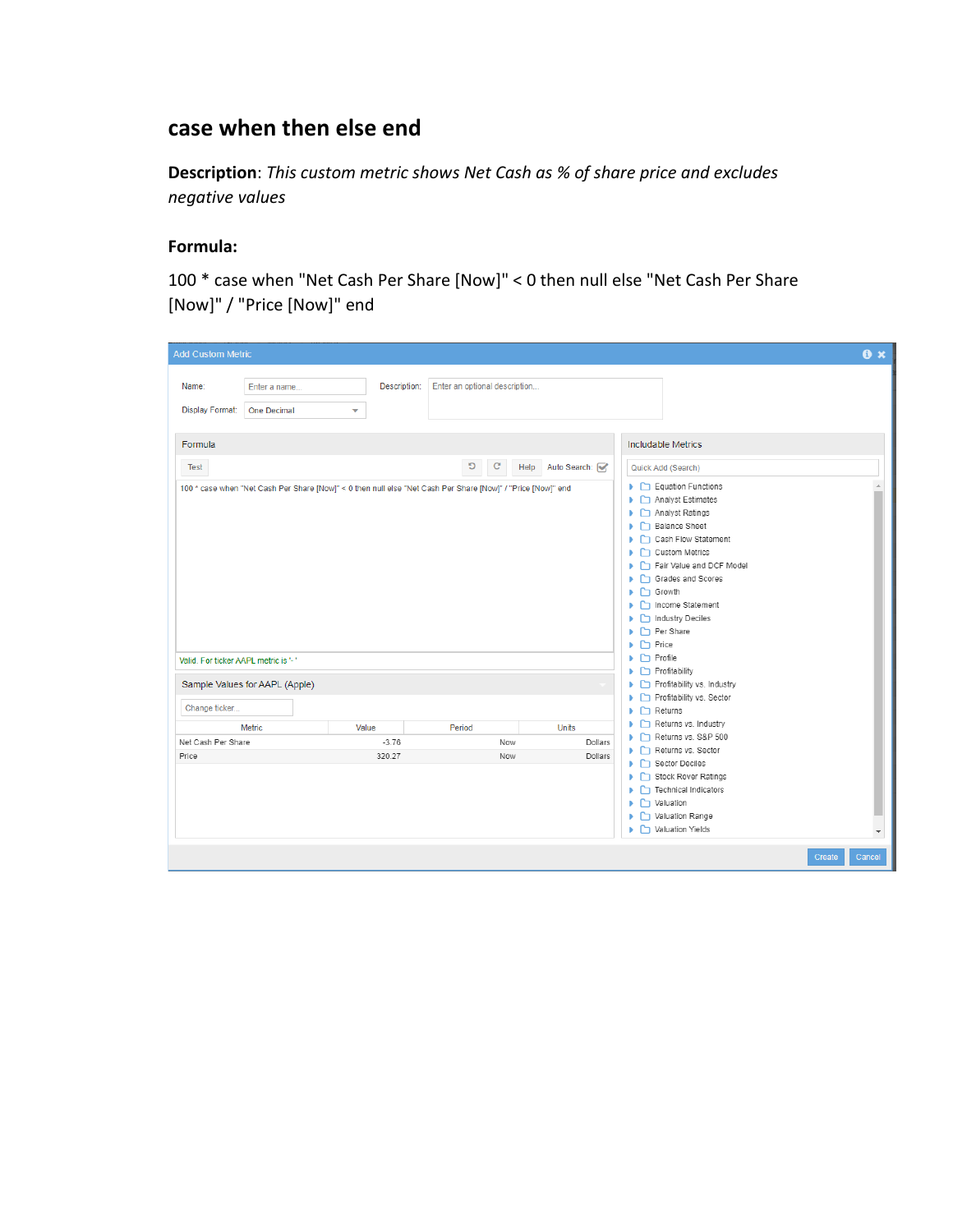## **greatest**

**Description:** *This custom metric shows the best yearly return vs. the market in the past 3 years*

## **Formula:**

greatest ( "1-Year Return vs S&P 500 [Y1]" , "1-Year Return vs S&P 500 [Y2]", "1-Year Return vs S&P 500 [Y3]" )

| Enter an optional description<br>Description:<br>Name:<br>Enter a name<br><b>Display Format:</b><br><b>One Decimal</b><br>۰<br>Formula                                                                                                                                                                      |                                                                                                                                                                                                                                                                                                                                                                                                                          |
|-------------------------------------------------------------------------------------------------------------------------------------------------------------------------------------------------------------------------------------------------------------------------------------------------------------|--------------------------------------------------------------------------------------------------------------------------------------------------------------------------------------------------------------------------------------------------------------------------------------------------------------------------------------------------------------------------------------------------------------------------|
| C<br>$\mathbf{C}$                                                                                                                                                                                                                                                                                           | Includable Metrics                                                                                                                                                                                                                                                                                                                                                                                                       |
| Auto Search: V<br>Help<br><b>Test</b><br>greatest ("1-Year Return vs S&P 500 [Y1]", "1-Year Return vs S&P 500 [Y2]", "1-Year Return vs S&P 500 [Y3]")<br>Valid. For ticker AAPL metric is '57.6'                                                                                                            | Quick Add (Search)<br>$\blacktriangleright$ $\Box$ Equation Functions<br>Analyst Estimates<br>Analyst Ratings<br>Þ.<br>Balance Sheet<br>$\mathbf{b}$<br>Cash Flow Statement<br>Custom Metrics<br>Fair Value and DCF Model<br>Grades and Scores<br>$\blacktriangleright$ $\Box$ Growth<br>Income Statement<br>Industry Deciles<br>Per Share<br>$\blacktriangleright$ $\Box$ Price<br>$\blacktriangleright$ $\Box$ Profile |
| Sample Values for AAPL (Apple)                                                                                                                                                                                                                                                                              | $\blacktriangleright$ $\Box$ Profitability<br>$\blacktriangleright$ $\Box$ Profitability vs. Industry<br>Profitability vs. Sector                                                                                                                                                                                                                                                                                        |
| Change ticker<br><b>Units</b><br>Metric<br>Value<br>Period<br>1-Year Return vs S&P 500 [Y1]<br>57.63<br>Percentage<br>1 Calendar Year Ago<br>1-Year Return vs S&P 500 [Y2]<br>Percentage<br>$-0.94$<br>2 Calendar Years Ago<br>1-Year Return vs S&P 500 [Y3]<br>26.12<br>3 Calendar Years Ago<br>Percentage | $\blacktriangleright$ $\Box$ Returns<br>Returns vs. Industry<br>Returns vs. S&P 500<br>Returns vs. Sector<br>ь<br>Sector Deciles<br>Stock Rover Ratings<br>$\blacktriangleright$ $\Box$ Technical Indicators<br>Valuation<br>Þ.<br>Valuation Range<br>٠<br>Valuation Yields<br>ъ.                                                                                                                                        |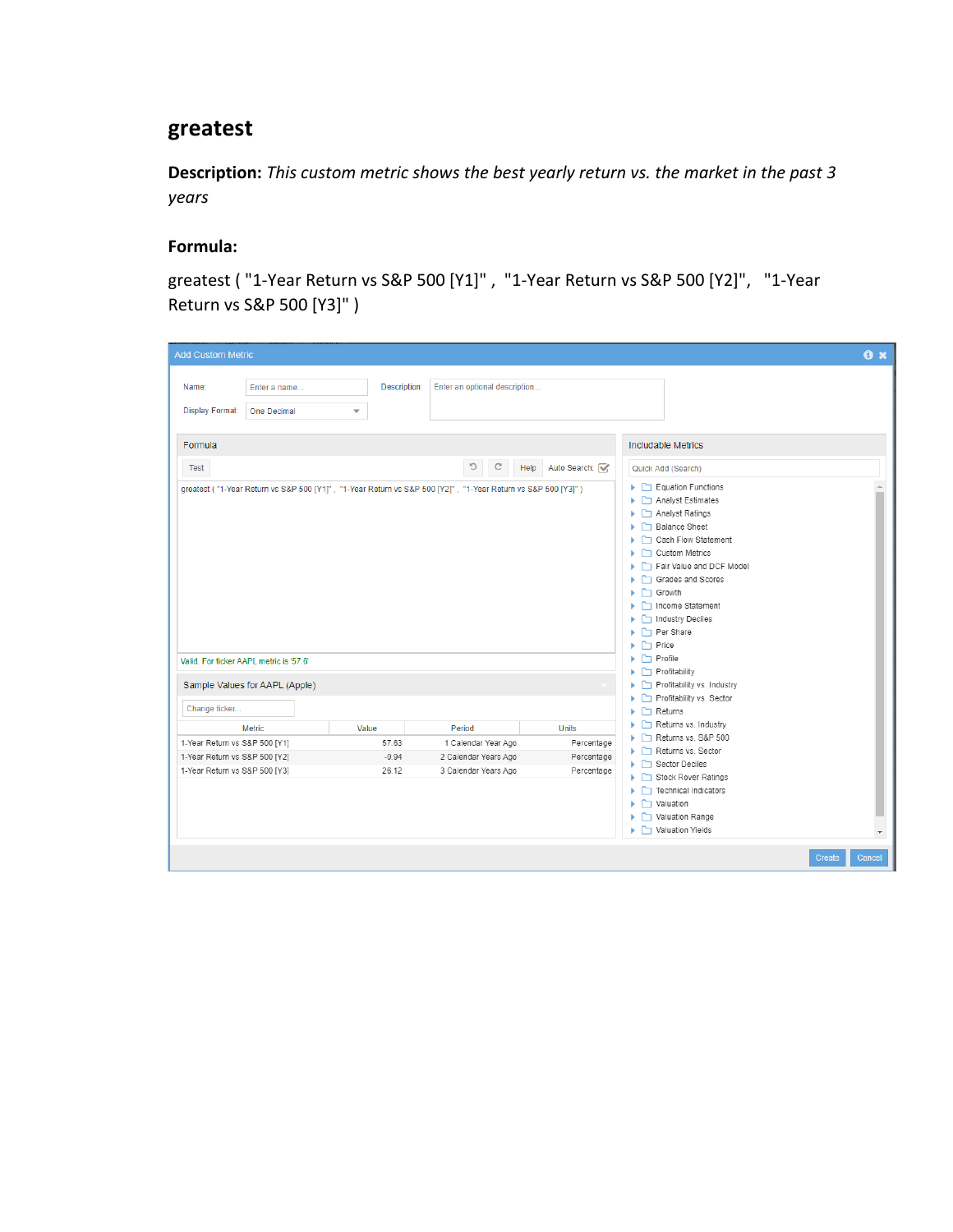# **is null AND is not null**

**Description:** *This equation example finds stocks that recently stopped paying dividends entirely*

## **Formula:**

"Dividend Per Share [Now]" is null and "Dividend Per Share [TTM1]" is not null

| <b>Add Criteria</b>                                                            |       |                              |              | $\mathbf{a} \times$                                                                                                                                                                                                                                                                                                                                                                                                                                                                             |
|--------------------------------------------------------------------------------|-------|------------------------------|--------------|-------------------------------------------------------------------------------------------------------------------------------------------------------------------------------------------------------------------------------------------------------------------------------------------------------------------------------------------------------------------------------------------------------------------------------------------------------------------------------------------------|
| Equation $\mathbb{Z}$                                                          |       | <b>Metrics and Functions</b> |              |                                                                                                                                                                                                                                                                                                                                                                                                                                                                                                 |
| Test                                                                           |       | C<br>$\mathbf{C}$<br>Help    | Auto Search: | Quick Add (Search)                                                                                                                                                                                                                                                                                                                                                                                                                                                                              |
| "Dividend Per Share [Now]" is null and "Dividend Per Share [TTM1]" is not null |       |                              |              | Equation Functions<br>Analyst Estimates<br>Analyst Ratings<br>Balance Sheet<br>Cash Flow Statement<br>Custom Metrics<br>Fair Value and DCF Model<br>Grades and Scores<br>$\blacktriangleright$ $\Box$ Growth<br>Income Statement<br>Industry Deciles<br>Per Share<br>$\blacktriangleright$ $\Box$ Price<br>$\blacktriangleright$ $\Box$ Profile<br>$\blacktriangleright$ $\Box$ Profitability<br>Profitability vs. Industry<br>Profitability vs. Sector<br>$\blacktriangleright$ $\Box$ Returns |
| 1620 out of 14967 stocks from North American Exchanges (10.8%) pass            |       |                              |              | Returns vs. Industry<br>Returns vs. S&P 500                                                                                                                                                                                                                                                                                                                                                                                                                                                     |
| Sample Values for AAPL (Apple)<br>Change ticker                                |       |                              |              | Returns vs. Sector<br>Sector Deciles<br>Stock Rover Ratings                                                                                                                                                                                                                                                                                                                                                                                                                                     |
| <b>Metric</b>                                                                  | Value | Period                       | <b>Units</b> | $\blacktriangleright$ $\Box$ Technical Indicators<br>$\blacktriangleright$ $\Box$ Valuation                                                                                                                                                                                                                                                                                                                                                                                                     |
| Dividend Per Share                                                             | 3.28  | Now                          | Dollars      | ▶ □ Valuation Range                                                                                                                                                                                                                                                                                                                                                                                                                                                                             |
| Dividend Per Share [TTM1]                                                      | 3.08  | TTM 1 Year Ago               | Dollars      | ▶ □ Valuation Yields<br>$\blacktriangleright$ $\Box$ Volume<br>OK<br>Cancel                                                                                                                                                                                                                                                                                                                                                                                                                     |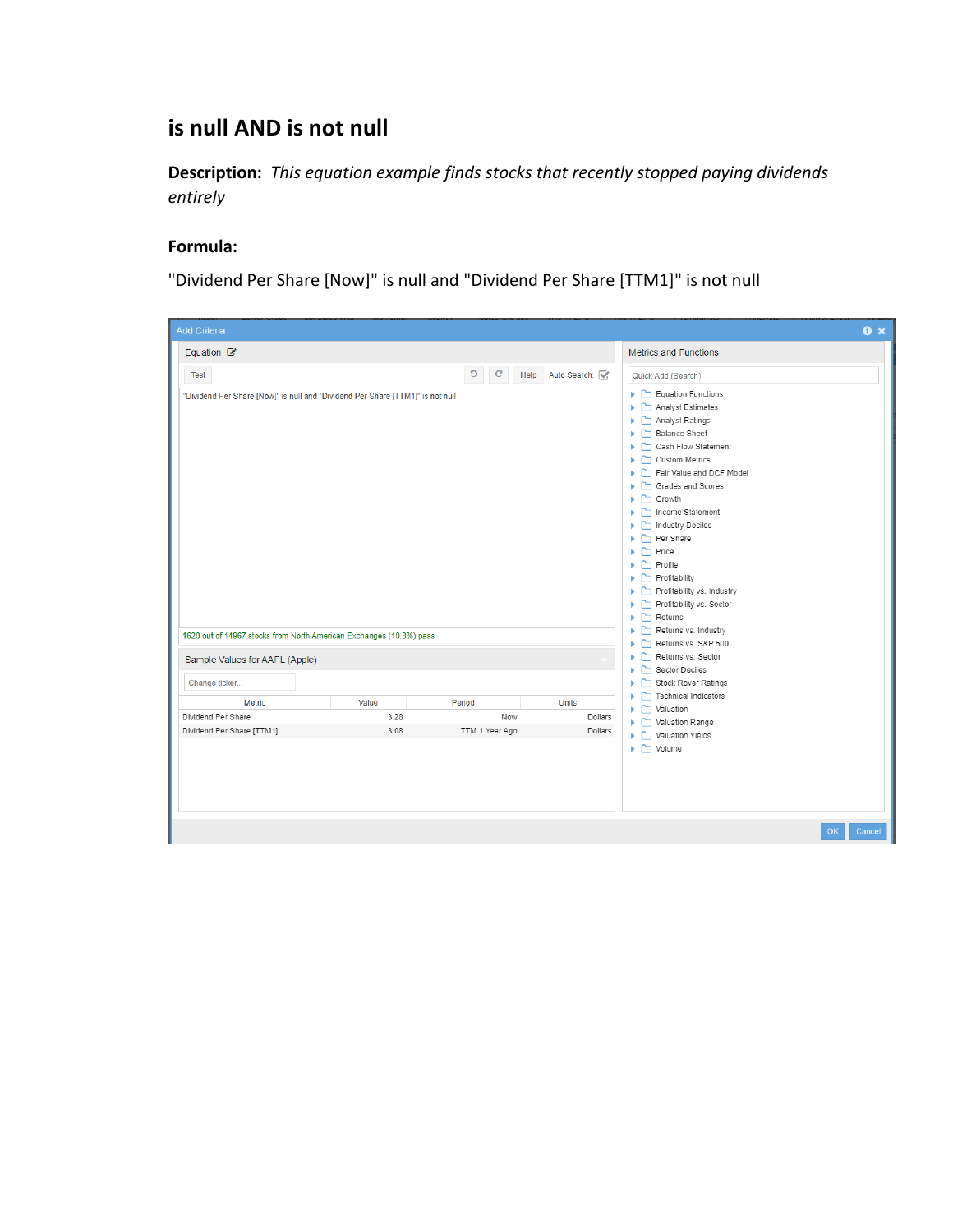## **least**

**Description:** *This equation example finds stocks that underperformed the market by at least 35% during a recent calendar year*

## **Formula:**

least ( "1-Year Return vs S&P 500 [Y1]" , "1-Year Return vs S&P 500 [Y2]" , "1-Year Return vs S&P 500 [Y3]" ) < 35

| <b>Add Criteria</b>                                                                                            |         |                              |                | $\mathbf{a} \times$                                                                                                                                                                                                                                                                                                                                                                                                                                                                                                       |  |
|----------------------------------------------------------------------------------------------------------------|---------|------------------------------|----------------|---------------------------------------------------------------------------------------------------------------------------------------------------------------------------------------------------------------------------------------------------------------------------------------------------------------------------------------------------------------------------------------------------------------------------------------------------------------------------------------------------------------------------|--|
| Equation $\mathbb{Z}$                                                                                          |         | <b>Metrics and Functions</b> |                |                                                                                                                                                                                                                                                                                                                                                                                                                                                                                                                           |  |
| Test                                                                                                           |         | C<br>C<br>Help               | Auto Search: V | Quick Add (Search)                                                                                                                                                                                                                                                                                                                                                                                                                                                                                                        |  |
| least ("1-Year Return vs S&P 500 [Y1]", "1-Year Return vs S&P 500 [Y2]", "1-Year Return vs S&P 500 [Y3]") < 35 |         |                              |                | $\blacktriangleright$ $\Box$ Equation Functions<br>Analyst Estimates<br>$\triangleright$ $\square$ Analyst Ratings<br>Balance Sheet<br>Cash Flow Statement<br>Custom Metrics<br>Fair Value and DCF Model<br>Grades and Scores<br>$\blacktriangleright$ $\Box$ Growth<br>▶ □ Income Statement<br>Industry Deciles<br>▼ → Per Share<br>Basic EPS Plus Discontinued Operations<br>Cash Per Share<br>Cash Flow Per Share<br>Consecutive Dividend Growth Years ★<br>Debt Per Share<br>Diluted EPS Plus Discontinued Operations |  |
| 9702 out of 14967 stocks from North American Exchanges (64.8%) pass                                            |         |                              |                | Dividend Per Share<br>EPS                                                                                                                                                                                                                                                                                                                                                                                                                                                                                                 |  |
| Sample Values for AAPL (Apple)<br>Change ticker                                                                |         |                              |                | <b>EPS Diluted</b><br>Equity Per Share<br>FFO per Share                                                                                                                                                                                                                                                                                                                                                                                                                                                                   |  |
| Metric                                                                                                         | Value   | Period                       | <b>Units</b>   | Free Cash Flow Per Share<br>Last Quarter Actual EPS                                                                                                                                                                                                                                                                                                                                                                                                                                                                       |  |
| 1-Year Return vs S&P 500 [Y1]                                                                                  | 57.63   | 1 Calendar Year Ago          | Percentage     | Last Quarter Expected EPS                                                                                                                                                                                                                                                                                                                                                                                                                                                                                                 |  |
| 1-Year Return vs S&P 500 [Y2]                                                                                  | $-0.94$ | 2 Calendar Years Ago         | Percentage     | Net Cash Per Share                                                                                                                                                                                                                                                                                                                                                                                                                                                                                                        |  |
| 1-Year Return vs S&P 500 [Y3]                                                                                  | 26.12   | 3 Calendar Years Ago         | Percentage     | Next Dividend Payment Per Share<br>Operating Income Per Share<br>Sales Per Share<br>Tangible Equity Per Share<br>Total Asset Per Share                                                                                                                                                                                                                                                                                                                                                                                    |  |
|                                                                                                                |         |                              |                | OK<br>Cancel                                                                                                                                                                                                                                                                                                                                                                                                                                                                                                              |  |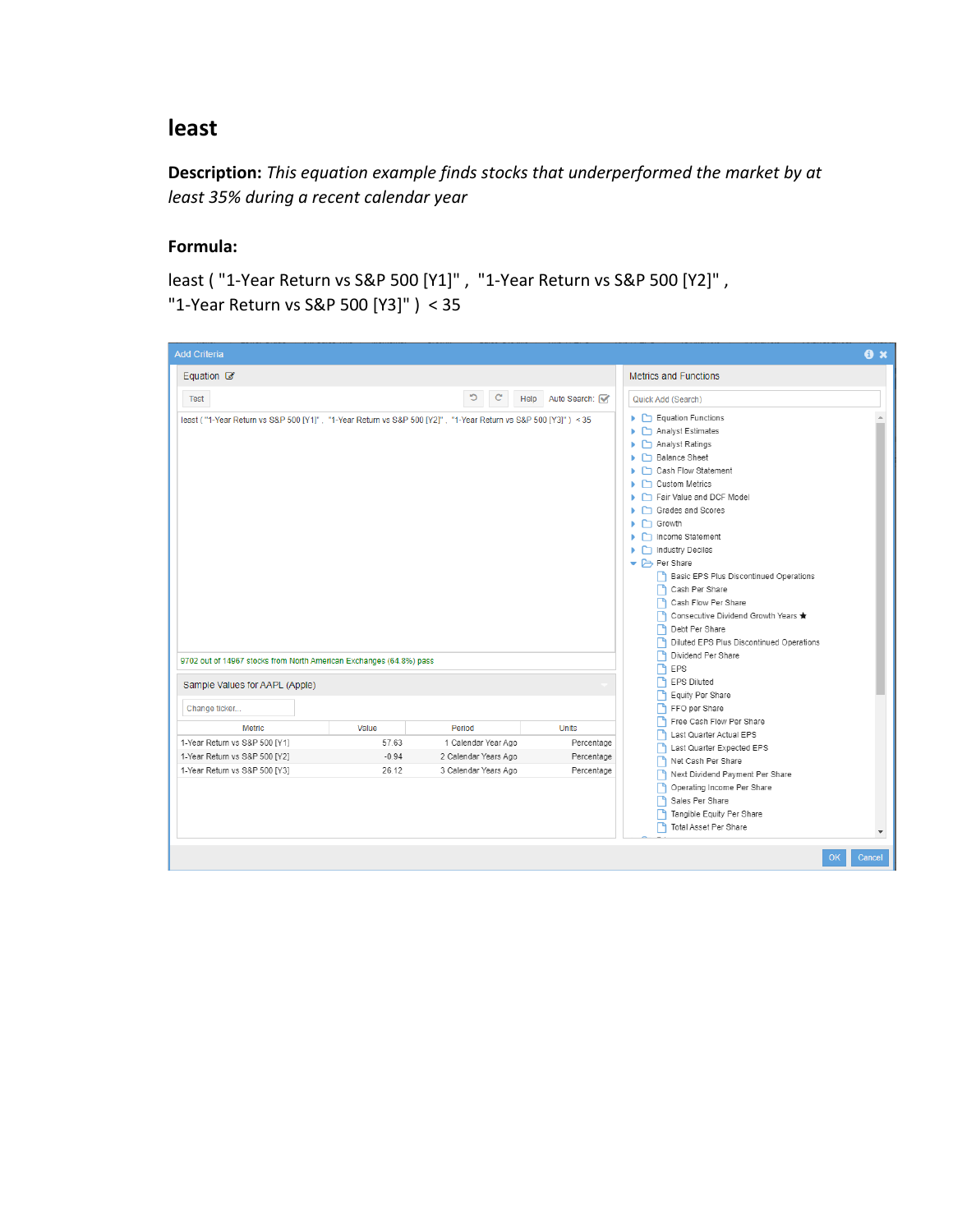## **nullif**

**Description:** *This equation uses nullif within a custom metric that computes an effective interest rate on the company's debt, where the nullif ensures we are looking only at companies with debt*

#### **Formula:**

100 \*" Interest Expense [Now]" / nullif("Total Debt [Now]", 0)

| <b>Add Custom Metric</b>                                                                                                                |                            |                               |                                                            |                                                                                                                                                                                                                                                                 | $\mathbf{a} \times$ |
|-----------------------------------------------------------------------------------------------------------------------------------------|----------------------------|-------------------------------|------------------------------------------------------------|-----------------------------------------------------------------------------------------------------------------------------------------------------------------------------------------------------------------------------------------------------------------|---------------------|
| Name:<br>Enter a name<br><b>Display Format:</b><br><b>One Decimal</b>                                                                   | Description:<br>٠          | Enter an optional description |                                                            |                                                                                                                                                                                                                                                                 |                     |
| Formula<br>Interest Expense [Now] $\blacktriangledown$<br><b>Test</b><br>100 *" Interest Expense [Now]" / nullif("Total Debt [Now]", 0) |                            | c<br>$\mathbf{C}$<br>Help     | Auto Search: V                                             | <b>Includable Metrics</b><br>Quick Add (Search)<br>Equation Functions<br>Analyst Estimates<br>Analyst Ratings<br>Balance Sheet<br>Cash Flow Statement<br>Custom Metrics<br>Fair Value and DCF Model<br>Grades and Scores<br>$\blacktriangleright$ $\Box$ Growth |                     |
| Valid. For ticker AAPL metric is '2.9'<br>Sample Values for AAPL (Apple)<br>Change ticker                                               |                            |                               |                                                            | ncome Statement<br>Cost of Sales<br>Depreciation and Amortization<br><b>Diluted Shares</b><br>EBIT<br>Г۹<br><b>FEBITDA</b><br>Income After Tax<br>Income Before Tax<br>Interest Expense                                                                         |                     |
| Metric<br>Interest Expense<br><b>Total Debt</b>                                                                                         | Value<br>3217.32<br>109507 | Period<br>Now<br>Now          | <b>Units</b><br>Millions of Dollars<br>Millions of Dollars | Net Income<br>Net Income Common Stockholders<br>Γ٩<br>Net Income From Continuing And Discontinued Operat<br>Operating Income<br>Other Income and Expenses<br>Research and Development<br>Sales<br>Sales Per Employee<br>Selling General and Administrative      | ٠                   |
|                                                                                                                                         |                            |                               |                                                            | Create<br>Cancel                                                                                                                                                                                                                                                |                     |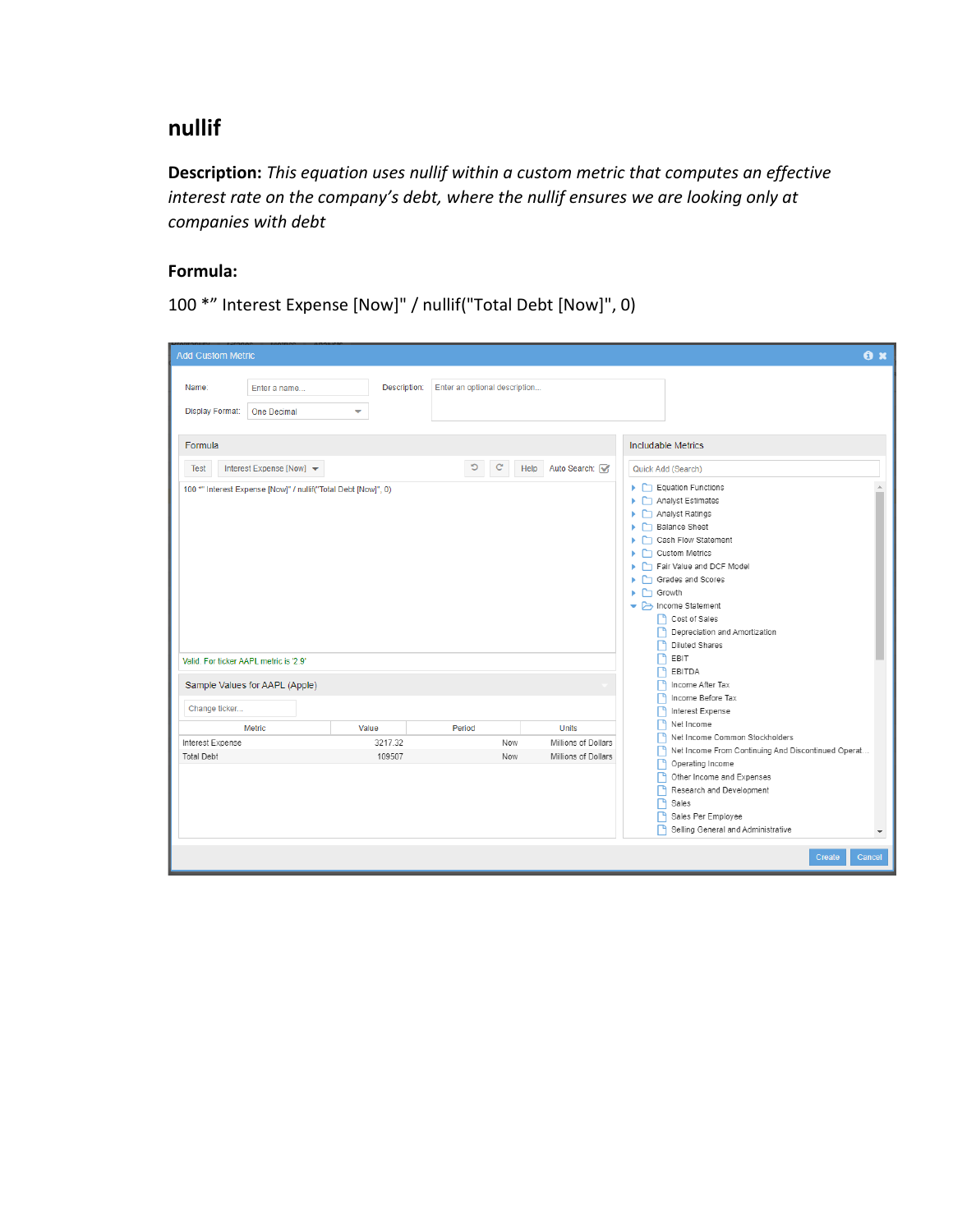## **Description:** *This equation finds stocks with extremely low valuation ratios based on either Price to Earnings or Price to Book*

#### **Formula:**

("Price / Earnings [Now]" < 4 and "Price / Earnings [Now]" > 0) or ("Price / Book [Now]" < .5 and "Price / Book [Now] " > 0)

| <b>Add Criteria</b>                                                                                                          |       |                           |              |                                                                                                                                                                                                                                                                                                                                                                                                                                                                                         | $\mathbf{a}$ $\mathbf{x}$ |
|------------------------------------------------------------------------------------------------------------------------------|-------|---------------------------|--------------|-----------------------------------------------------------------------------------------------------------------------------------------------------------------------------------------------------------------------------------------------------------------------------------------------------------------------------------------------------------------------------------------------------------------------------------------------------------------------------------------|---------------------------|
| Equation $\mathbb{Z}$                                                                                                        |       |                           |              | Metrics and Functions                                                                                                                                                                                                                                                                                                                                                                                                                                                                   |                           |
| Price / Earnings [Now] ▼<br><b>Test</b>                                                                                      |       | C<br>$\mathbf{C}$<br>Help | Auto Search: | Quick Add (Search)                                                                                                                                                                                                                                                                                                                                                                                                                                                                      |                           |
| ("Price / Earnings [Now]" < 4 and "Price / Earnings [Now]" > 0) or ("Price / Book [Now]" < .5 and "Price / Book [Now] " > 0) |       |                           |              | $\tilde{\phantom{a}}$<br>Technical Indicators<br>▼ → Valuation<br>Buyback Yield $\bigcirc$<br>Capital Expenditure to EBITDA<br>Cash Return<br>Chowder Rule 1-Year Percent<br>P Chowder Rule 3-Year Percent ★<br>Chowder Rule 5-Year Percent *<br><b>P</b> Dividend Yield<br>Earnings Power Value<br>EBITDA / Enterprise Value<br>EV / EBITDA<br>EV / EBIT<br>$EV$ / FCF $\bigstar$<br>P EV / Sales <i>t</i> /z<br>EV to EBIT<br>EV to FCF<br>EV to Forward EBIT<br>EV to Forward EBITDA |                           |
| Sample Values for AAPL (Apple)                                                                                               |       |                           |              | EV to Forward Sales<br>EV to Pre-Tax Income                                                                                                                                                                                                                                                                                                                                                                                                                                             |                           |
| Change ticker                                                                                                                |       |                           |              | EV to Sales<br>EV to Total Assets                                                                                                                                                                                                                                                                                                                                                                                                                                                       |                           |
| Metric                                                                                                                       | Value | Period                    | <b>Units</b> | Forward P/E                                                                                                                                                                                                                                                                                                                                                                                                                                                                             |                           |
| Price / Earnings                                                                                                             | 25.07 | Now                       | Ratio        | Greenblatt Earnings Yield ★                                                                                                                                                                                                                                                                                                                                                                                                                                                             |                           |
| Price / Book                                                                                                                 | 17.71 | Now                       | Ratio        | Margin of Safety (EPV) ★<br>P/E Differential *<br>PEG Forward<br>PEG Trailing<br>Price / Book<br>Price / Cash Flow<br>Price / Earnings                                                                                                                                                                                                                                                                                                                                                  |                           |
|                                                                                                                              |       |                           |              |                                                                                                                                                                                                                                                                                                                                                                                                                                                                                         | OK                        |

**or**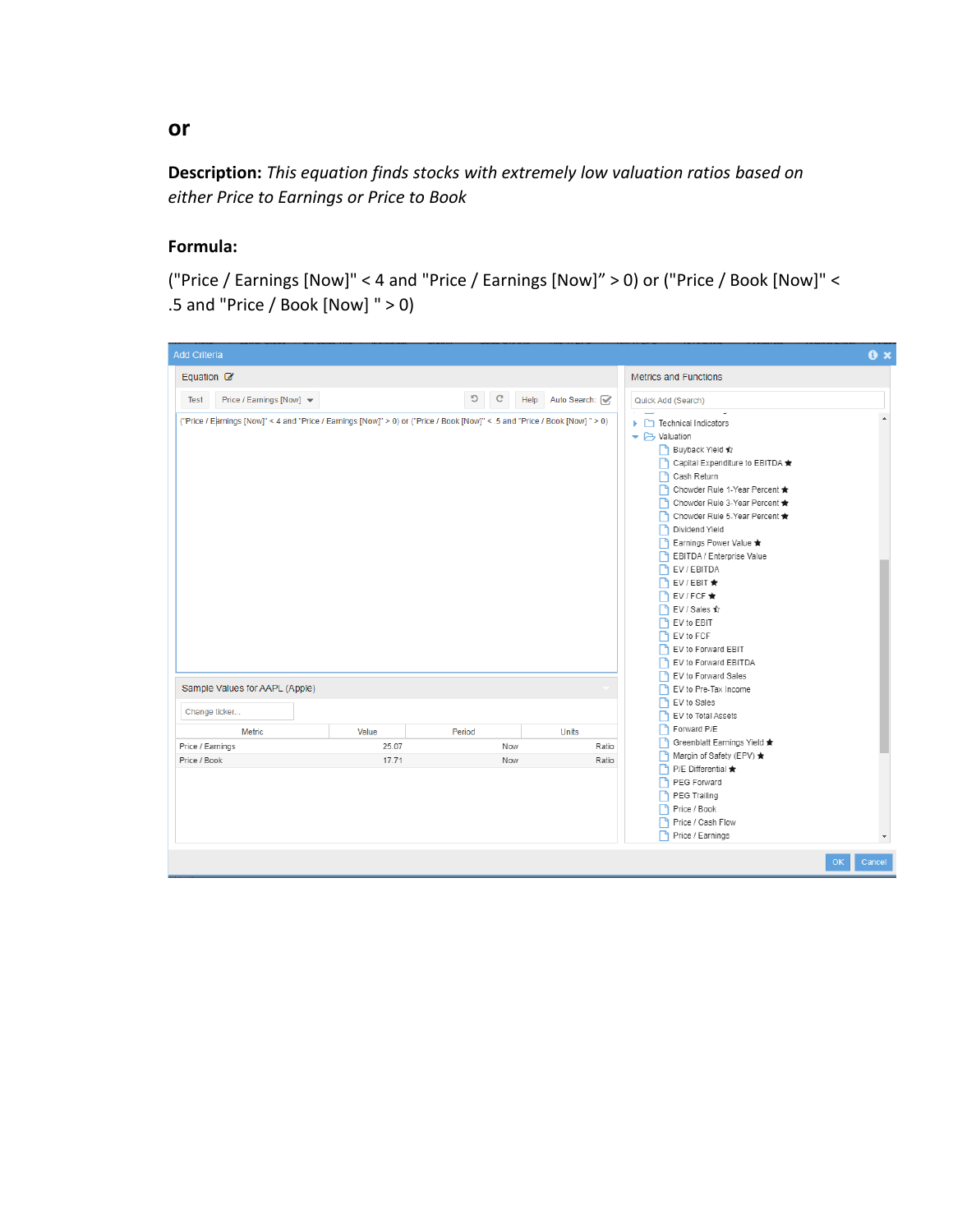#### **pow**

**Description:** *This custom metric computes a 5-year growth rate of Sales Per Employee*

## **Formula:**

100 \* (pow( case when "Sales Per Employee [Now]" / "Sales Per Employee [TTM5]" < 0 then null else "Sales Per Employee [Now]" / "Sales Per Employee [TTM5]" end , 1/5 ) - 1)

| <b>Add Custom Metric</b>                                                                                                                                                                                                 |                                |                                  |                                           | $\mathbf{a} \times$                                                                                                                                                                                                                                                                                                                                                                                 |
|--------------------------------------------------------------------------------------------------------------------------------------------------------------------------------------------------------------------------|--------------------------------|----------------------------------|-------------------------------------------|-----------------------------------------------------------------------------------------------------------------------------------------------------------------------------------------------------------------------------------------------------------------------------------------------------------------------------------------------------------------------------------------------------|
| Name:<br>Enter a name<br>Display Format:<br><b>One Decimal</b><br>Formula                                                                                                                                                | Description:<br>↽              | Enter an optional description    |                                           | Includable Metrics                                                                                                                                                                                                                                                                                                                                                                                  |
| Sales Per Employee [TTM5] ▼<br><b>Test</b><br>100 * (pow( case when "Sales Per Employee [Now]" / "Sales Per Employee [TTM5]" < 0 then null else "Sales Per<br>Employee [Now]" / "Sales Per Employee [TTM5]" end, 1/5)-1) |                                | C<br>$\mathbf{C}$<br>Help        | Auto Search:                              | Quick Add (Search)<br>$\blacktriangleright$ $\Box$ Equation Functions<br>Analyst Estimates<br>ь<br>Analyst Ratings<br>٠<br>Balance Sheet<br>Þ.<br>Cash Flow Statement<br>Þ.<br>Custom Metrics<br>٠<br>Fair Value and DCF Model<br>٠<br>Grades and Scores<br>٠<br><b>C</b> Growth<br>ь<br>ncome Statement<br><b>P</b> Cost of Sales<br>Depreciation and Amortization<br>Γ٩.<br><b>Diluted Shares</b> |
| Valid. For ticker AAPL metric is '-1.5'<br>Sample Values for AAPL (Apple)                                                                                                                                                |                                |                                  |                                           | <b>PEBIT</b><br><b>PEBITDA</b><br><b>B</b> Income After Tax<br>Income Before Tax                                                                                                                                                                                                                                                                                                                    |
| Change ticker<br>Metric.<br>Sales Per Employee<br>Sales Per Employee [TTM5]                                                                                                                                              | Value<br>1971880.88<br>2129170 | Period<br>Now<br>TTM 5 Years Ago | <b>Units</b><br><b>Dollars</b><br>Dollars | Interest Expense<br>Net Income<br>Net Income Common Stockholders<br>Net Income From Continuing And Discontinued Operat<br>Operating Income<br>۱۹<br>Other Income and Expenses<br>Research and Development<br>I٦<br><b>F</b> Sales<br>Sales Per Employee<br>Γ٩<br>Selling General and Administrative<br>$\overline{\phantom{a}}$                                                                     |
|                                                                                                                                                                                                                          |                                |                                  |                                           | Create<br>Cancel                                                                                                                                                                                                                                                                                                                                                                                    |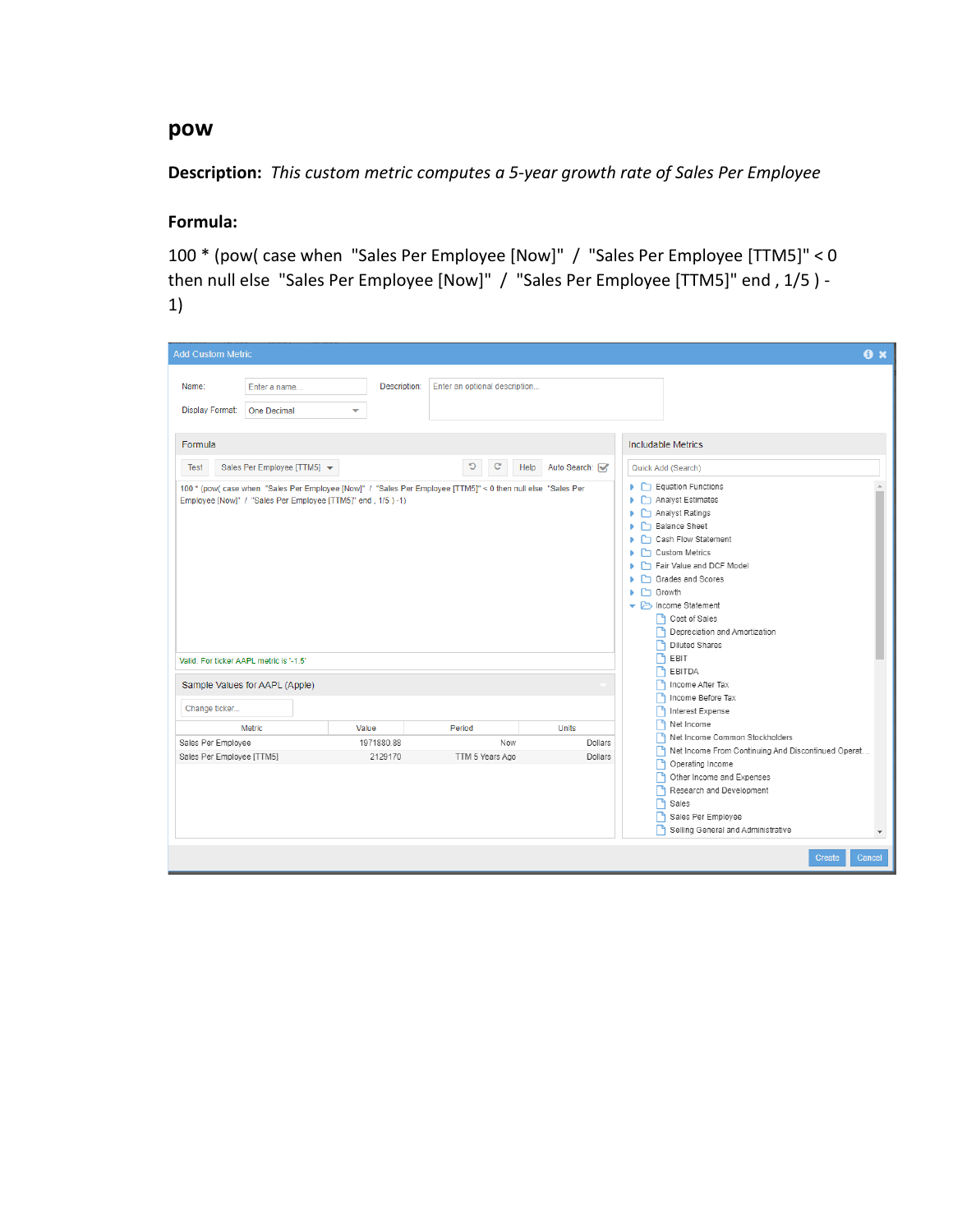# IV. Historical Time Periods

In both Custom Metrics and Equations screeners you can access historical data for the metrics that support historical data.

In the screenshot below you can see the highlighted box on how to access the historical time periods.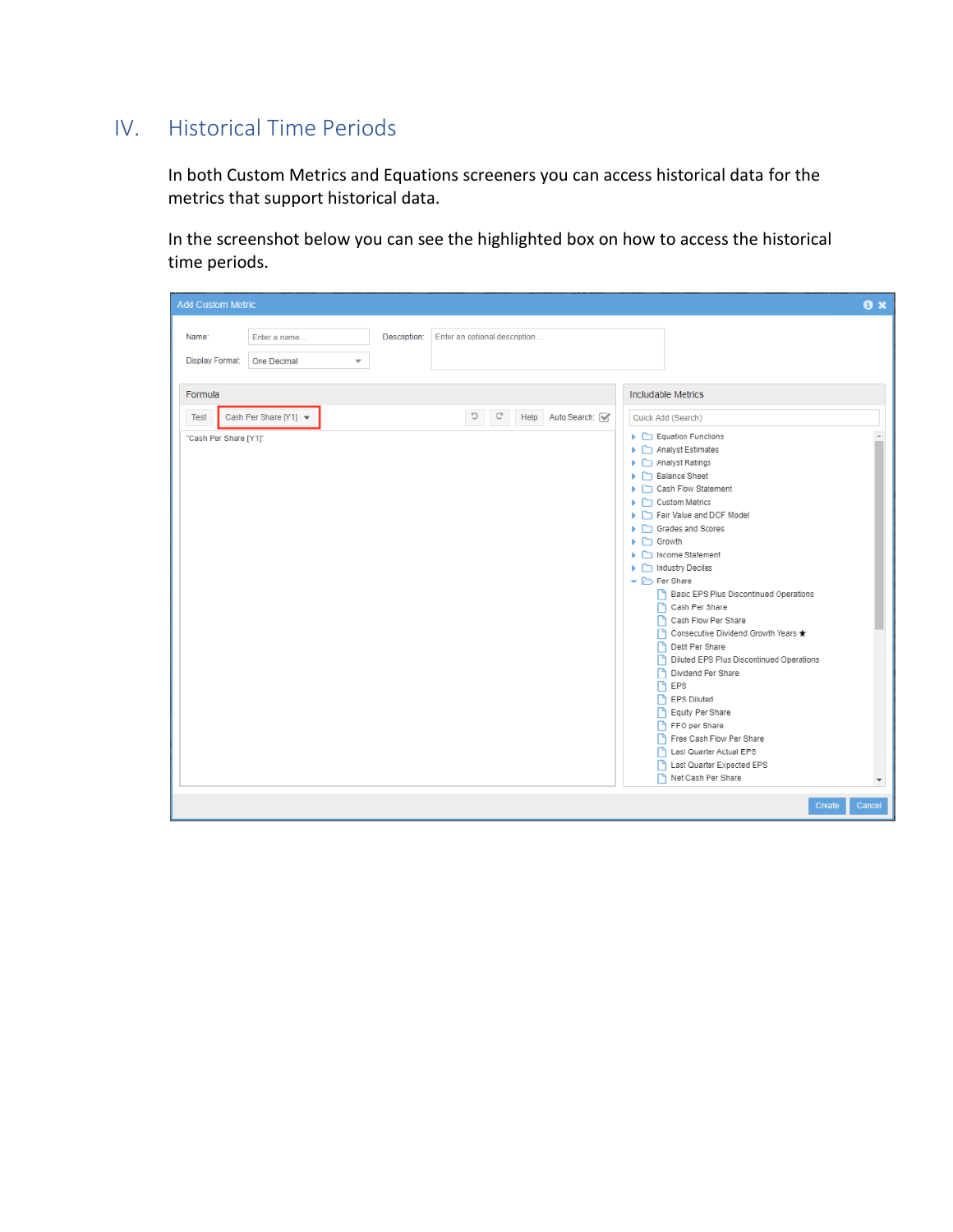Below is a screenshot of the window that appears when you click on the box highlighted from the above screenshot.

|        | Select Time Period for Cash Per Share                                                                                                                                                                           |                                                                                                                                                                                                                                                             | ×      |
|--------|-----------------------------------------------------------------------------------------------------------------------------------------------------------------------------------------------------------------|-------------------------------------------------------------------------------------------------------------------------------------------------------------------------------------------------------------------------------------------------------------|--------|
| Type:  | Quarters<br>Trailing Twelve Months (TTM)<br>$\circ$<br>Calendar Years                                                                                                                                           | Metric Description: Cash per share is the sum of cash and short-term<br>investments divided by the total number of shares.<br>Units: Dollars                                                                                                                |        |
| Value: | O Most Recent TTM<br>TTM 1 Year Ago<br>TTM 2 Years Ago<br>TTM 3 Years Ago<br>TTM 4 Years Ago<br>TTM 5 Years Ago<br>TTM 6 Years Ago<br>TTM 7 Years Ago<br>TTM 8 Years Ago<br>TTM 9 Years Ago<br>TTM 10 Years Ago | Explanation: Selects the value that would show in the main table. For<br>Income and Cash Flow metrics this is typically a trailing 12 month value<br>while for Balance Sheet metrics such as Cash per Share it would be the<br>most recent quarterly value. |        |
|        |                                                                                                                                                                                                                 | OK                                                                                                                                                                                                                                                          | Cancel |

Here is what each time period represents:

- a. **Now:** The value that would show in the main table, this is normally the trailing 12-month value
- b. **Most Recent Quarter (MRQ):** Uses the most recent quarterly result
- c. **TTM X Years Ago:** Uses the trailing twelve months of data, but for prior years rather than the current trailing twelve months
- d. **X Calendar Years Ago:** Looks at results for individual calendar years
- e. **X Quarters Ago:** Looks back X quarters

For example, EPS is shown in the main table as a trailing 12 month value so "EPS [Now]" is equal to "EPS [MRQ]" + "EPS [Q1]" + "EPS [Q2]" + "EPS [Q3]"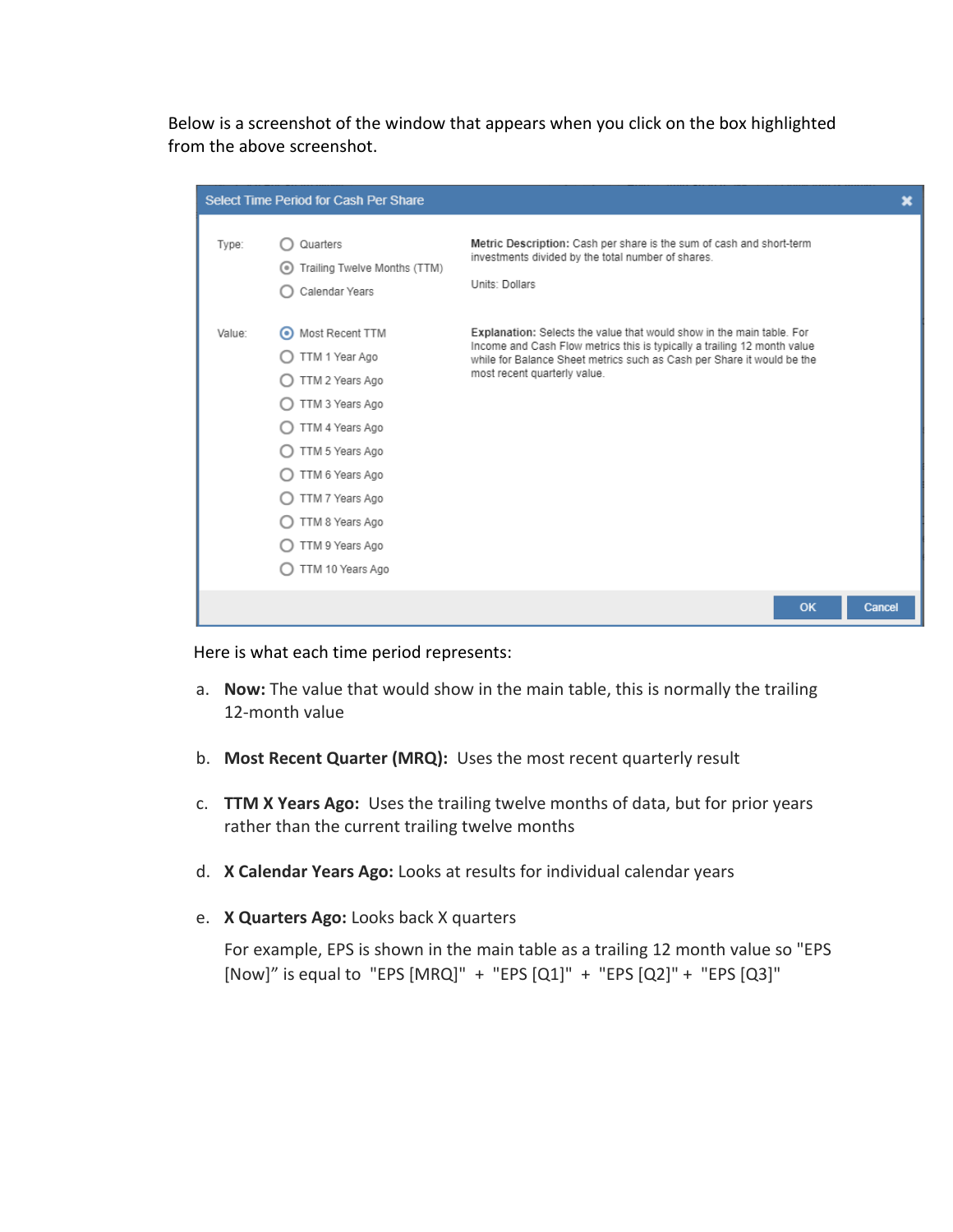# V. Tips

# **Tip:** *Make sure to always test the metric or equation to see if the formula is valid*

| <b>Add Custom Metric</b>                                                                                                                                                                                                                          |                       |                               |                    | $\mathbf{a} \times$                                                                                                                                                                                                                                                                                                                                                                                                                                           |
|---------------------------------------------------------------------------------------------------------------------------------------------------------------------------------------------------------------------------------------------------|-----------------------|-------------------------------|--------------------|---------------------------------------------------------------------------------------------------------------------------------------------------------------------------------------------------------------------------------------------------------------------------------------------------------------------------------------------------------------------------------------------------------------------------------------------------------------|
| Name:<br>Enter a name<br><b>Display Format:</b><br>One Decimal                                                                                                                                                                                    | Description:<br>÷     | Enter an optional description |                    |                                                                                                                                                                                                                                                                                                                                                                                                                                                               |
| Formula<br>Sales Per Employee [TTM5] $\blacktriangledown$<br>Test<br>100 * (pow( case when "Sales Per Employee [Now]" / "Sales Per Employee [TTM5]" < 0 then null else "Sales Per<br>Employee [Now]" / "Sales Per Employee [TTM5]" end, 1/5 ) -1) |                       | c<br>$\mathbf{C}$<br>Help     | Auto Search: V     | <b>Includable Metrics</b><br>Quick Add (Search)<br>$\blacktriangleright$ $\Box$ Equation Functions<br>$\triangleright$ $\square$ Analyst Estimates<br>Analyst Ratings<br>Balance Sheet<br>Cash Flow Statement<br>$\blacktriangleright$ $\Box$ Custom Metrics<br>Fair Value and DCF Model<br>Grades and Scores<br>$\blacktriangleright$ $\Box$ Growth<br>▼ → Income Statement<br>Cost of Sales<br>Depreciation and Amortization<br><b>Diluted Shares</b><br>Γ٩ |
| Valid. For ticker AAPL metric is '-1.5'<br>Sample Values for AAPL (Apple)                                                                                                                                                                         |                       |                               |                    | $\Gamma$ EBIT<br><b>PEBITDA</b><br>Income After Tax<br>Income Before Tax                                                                                                                                                                                                                                                                                                                                                                                      |
| Change ticker<br>Metric                                                                                                                                                                                                                           | Value                 | Period                        | Units              | Interest Expense<br>Ret Income<br>Net Income Common Stockholders                                                                                                                                                                                                                                                                                                                                                                                              |
| Sales Per Employee<br>Sales Per Employee [TTM5]                                                                                                                                                                                                   | 1971880.88<br>2129170 | Now<br>TTM 5 Years Ago        | Dollars<br>Dollars | Net Income From Continuing And Discontinued Operat<br>Operating Income<br>Other Income and Expenses<br>Research and Development<br>Sales<br>Sales Per Employee<br>Selling General and Administrative                                                                                                                                                                                                                                                          |
|                                                                                                                                                                                                                                                   |                       |                               |                    | Create<br>Cancel                                                                                                                                                                                                                                                                                                                                                                                                                                              |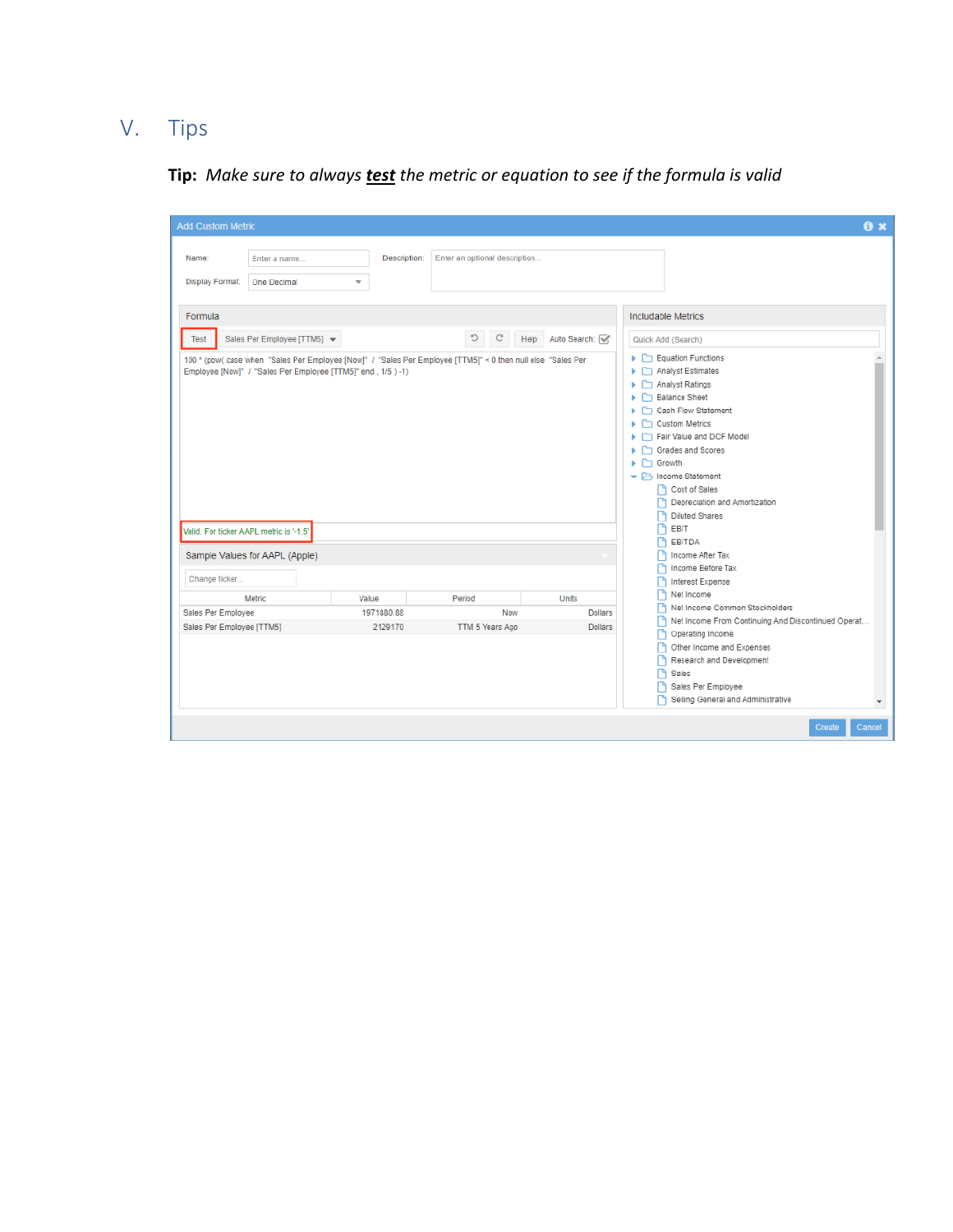**Tip:** *It is very important to use parentheses in the equations or custom metrics to make sure the order of operations is done correctly*

#### **Example:**

"FFO per Share [Now]" \* "Diluted Shares [Now]" / "Equity [Now]"+ "Accumulated Depreciation [Now]"

*Returns -284.2 for a particular ticker, but if you add parentheses…*

( "FFO per Share [Now]" \* "Diluted Shares [Now]") /( "Equity [Now]"+ "Accumulated Depreciation [Now]")

*Returns 0.5 for the same ticker*

| <b>Add Custom Metric</b> |                                                                                                   |                                                                                                                                                                                                                                                                        |                               |                                          |                                              | $\mathbf{a} \times$ |  |
|--------------------------|---------------------------------------------------------------------------------------------------|------------------------------------------------------------------------------------------------------------------------------------------------------------------------------------------------------------------------------------------------------------------------|-------------------------------|------------------------------------------|----------------------------------------------|---------------------|--|
| Name:<br>Display Format: | Enter a name<br>One Decimal<br>÷                                                                  | Description:                                                                                                                                                                                                                                                           | Enter an optional description |                                          |                                              |                     |  |
| Formula                  |                                                                                                   |                                                                                                                                                                                                                                                                        |                               |                                          | <b>Includable Metrics</b>                    |                     |  |
| Test                     |                                                                                                   |                                                                                                                                                                                                                                                                        | Auto Search:<br>Help          | Quick Add (Search)                       |                                              |                     |  |
|                          | "FFO per Share [Now]" * "Diluted Shares [Now]" / "Equity [Now]"+ "Accumulated Depreciation [Now]" | Analyst Estimates<br>Analyst Ratings<br>Balance Sheet<br>Accumulated Depreciation<br><b>P</b> Cash<br>Cash Ratio *<br>Cash & Short-term %<br>Cash as a % of Market Cap *x<br>Cash to Total Assets ★<br>Current Assets<br><b>B</b> Current Liabilities<br>Current Ratio |                               |                                          |                                              |                     |  |
|                          | Valid. For ticker CSH.UN.TO metric is '-284.2'                                                    |                                                                                                                                                                                                                                                                        |                               | Days Inventory<br>Days Sales Outstanding |                                              |                     |  |
|                          | Sample Values for CSH.UN.TO (Chartwell Retirement)                                                | Debt / Assets ★                                                                                                                                                                                                                                                        |                               |                                          |                                              |                     |  |
| Change ticker            |                                                                                                   |                                                                                                                                                                                                                                                                        |                               |                                          | Debt / Equity<br>Debt / Net Current Assets ★ |                     |  |
| <b>Metric</b>            |                                                                                                   | Value                                                                                                                                                                                                                                                                  | Period                        | <b>Units</b>                             | <b>P</b> Equity                              |                     |  |
| FFO per Share            |                                                                                                   | 0.79                                                                                                                                                                                                                                                                   | Now                           | Dollars                                  | Gross PP&E                                   |                     |  |
| <b>Diluted Shares</b>    |                                                                                                   | 213.65                                                                                                                                                                                                                                                                 | Now                           | Number                                   | Intangibles                                  |                     |  |
| Equity                   |                                                                                                   | 591.78                                                                                                                                                                                                                                                                 | Now                           | Millions of Dollars                      | Intangibles %<br>Interest Coverage           |                     |  |
| Accumulated Depreciation |                                                                                                   | $-284.46$                                                                                                                                                                                                                                                              | Now                           | Millions of Dollars                      | nventory<br>Inventory %                      |                     |  |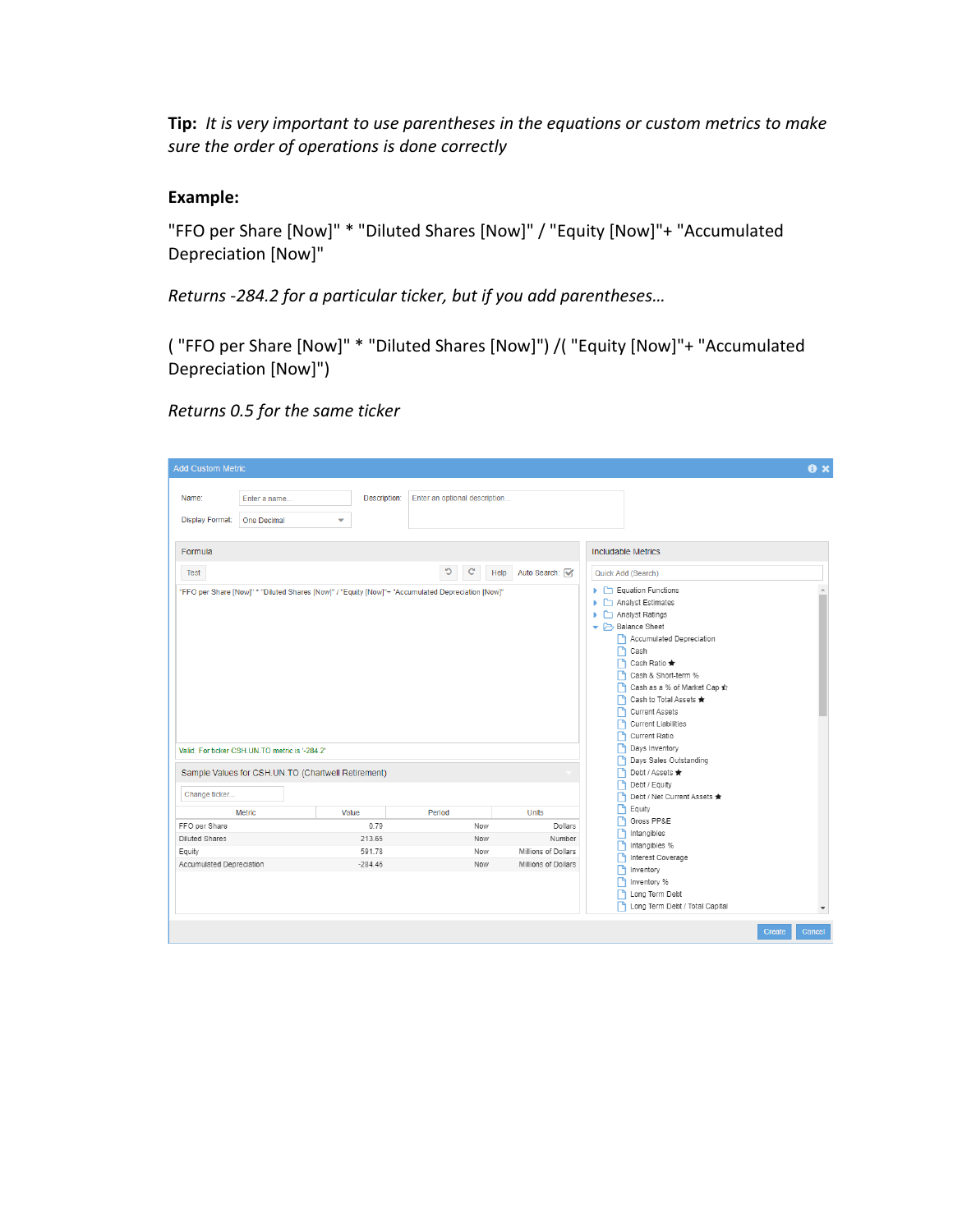| Description:<br>Enter an optional description<br>Name:<br>Enter a name<br><b>Display Format:</b><br><b>One Decimal</b><br>۰<br>Formula<br>Includable Metrics<br>C<br>$\mathbf{C}$<br>Accumulated Depreciation [Now] ▼<br>Help<br>Auto Search: √<br><b>Test</b><br>Quick Add (Search)<br>Equation Functions<br>("FFO per Share [Now]" * "Diluted Shares [Now]") /( "Equity [Now]"+ "Accumulated Depreciation [Now]")<br>Analyst Estimates<br>ь<br>Analyst Ratings<br>٠<br>▼ Balance Sheet<br>Accumulated Depreciation<br>Cash<br>Cash Ratio ★<br>Cash & Short-term %<br>Cash as a % of Market Cap ¢<br>Cash to Total Assets ★<br><b>Current Assets</b><br>Г۹<br><b>Current Liabilities</b><br>Current Ratio<br>Days Inventory<br>Valid. For ticker CSH.UN.TO metric is '0.5'<br>Days Sales Outstanding<br>Sample Values for CSH.UN.TO (Chartwell Retirement)<br>Debt / Assets ★<br>Debt / Equity<br>Change ticker<br>Debt / Net Current Assets ★<br>Equity<br><b>Metric</b><br>Value<br>Period<br>Units<br>Gross PP&E<br>FFO per Share<br>0.79<br>Dollars<br>Now<br>Intangibles<br><b>Diluted Shares</b><br>213.65<br>Number<br>Now<br>Intangibles %<br>Г۹<br>Millions of Dollars<br>591.78<br>Equity<br>Now<br>Interest Coverage<br>Accumulated Depreciation<br>$-284.46$<br>Millions of Dollars<br>Now<br>Inventory<br>Inventory %<br>Long Term Debt | <b>Add Custom Metric</b> |  |                                | $\mathbf{a}$ x |
|-------------------------------------------------------------------------------------------------------------------------------------------------------------------------------------------------------------------------------------------------------------------------------------------------------------------------------------------------------------------------------------------------------------------------------------------------------------------------------------------------------------------------------------------------------------------------------------------------------------------------------------------------------------------------------------------------------------------------------------------------------------------------------------------------------------------------------------------------------------------------------------------------------------------------------------------------------------------------------------------------------------------------------------------------------------------------------------------------------------------------------------------------------------------------------------------------------------------------------------------------------------------------------------------------------------------------------------------------------|--------------------------|--|--------------------------------|----------------|
|                                                                                                                                                                                                                                                                                                                                                                                                                                                                                                                                                                                                                                                                                                                                                                                                                                                                                                                                                                                                                                                                                                                                                                                                                                                                                                                                                       |                          |  |                                |                |
|                                                                                                                                                                                                                                                                                                                                                                                                                                                                                                                                                                                                                                                                                                                                                                                                                                                                                                                                                                                                                                                                                                                                                                                                                                                                                                                                                       |                          |  |                                |                |
|                                                                                                                                                                                                                                                                                                                                                                                                                                                                                                                                                                                                                                                                                                                                                                                                                                                                                                                                                                                                                                                                                                                                                                                                                                                                                                                                                       |                          |  |                                |                |
|                                                                                                                                                                                                                                                                                                                                                                                                                                                                                                                                                                                                                                                                                                                                                                                                                                                                                                                                                                                                                                                                                                                                                                                                                                                                                                                                                       |                          |  |                                |                |
|                                                                                                                                                                                                                                                                                                                                                                                                                                                                                                                                                                                                                                                                                                                                                                                                                                                                                                                                                                                                                                                                                                                                                                                                                                                                                                                                                       |                          |  |                                |                |
| Create<br>Cancel                                                                                                                                                                                                                                                                                                                                                                                                                                                                                                                                                                                                                                                                                                                                                                                                                                                                                                                                                                                                                                                                                                                                                                                                                                                                                                                                      |                          |  | Long Term Debt / Total Capital | ٠              |